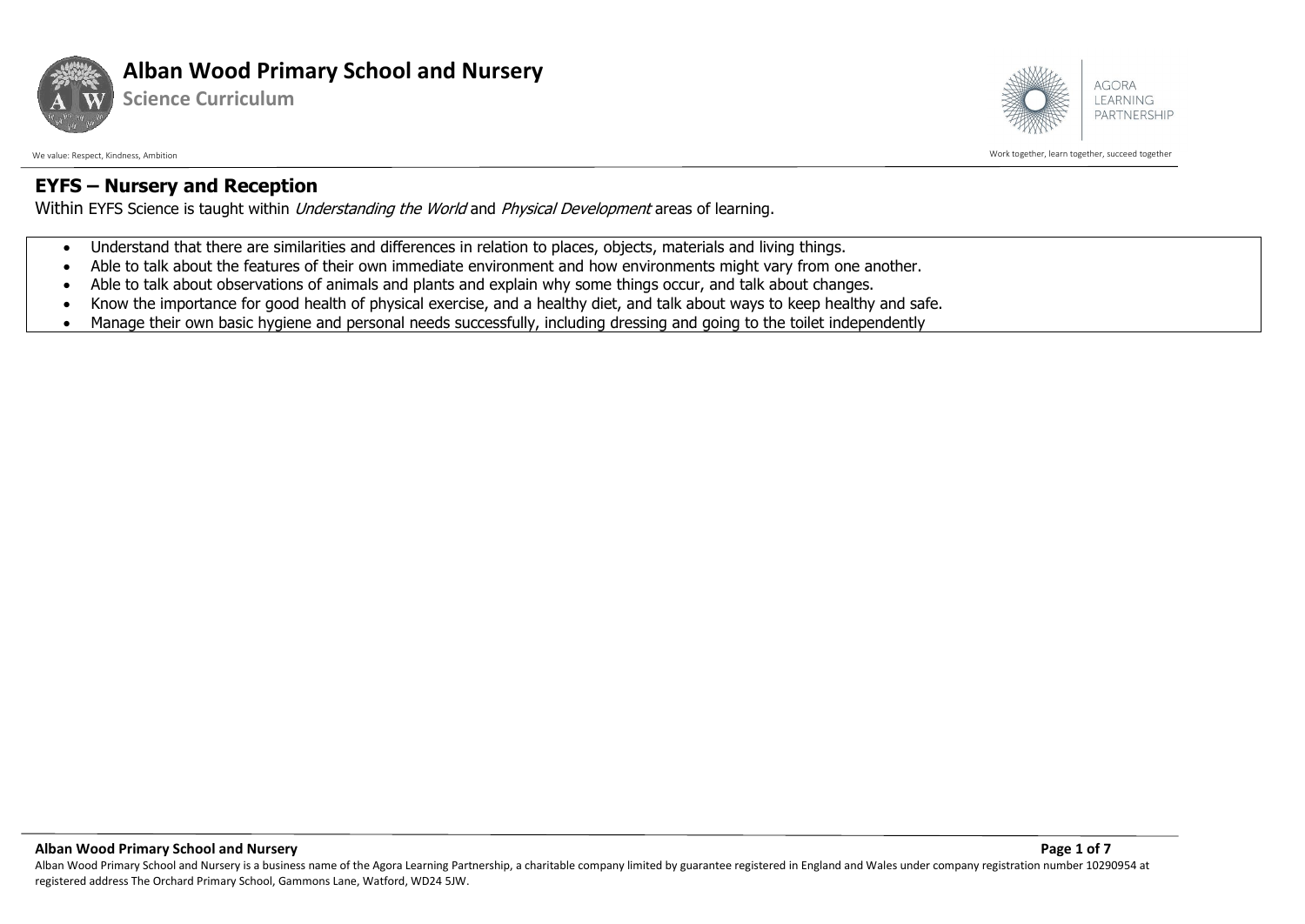

**Science Curriculum**

**AGORA** LEARNING PARTNERSHIP

We value: Respect, Kindness, Ambition Work together, learn together, succeed together

| <b>Year 1 Science Milestones and Curriculum Coverage</b>                                                                                                                                                                                                                                                                                                                                                                                    |                                                                                                                                                                                                                                                                                                                                                                                                                                                                                                                                                                                                                                                                                                                                                                                                                                                                   |                                                                                                                                                                                                                                                                                                                                                                                                                                                                                                                                                                                      |                                                                                                                                                                                                                                                                                                                                                                                                                                                                                             |                                                                                                                                                                                                                                                                                                                                                                                                                                                                                                                                                                                                                                                                                                                                                                                                                                                                                                                                                                                                                                                                                                                                                                                                                                                                                                                                                     |  |  |
|---------------------------------------------------------------------------------------------------------------------------------------------------------------------------------------------------------------------------------------------------------------------------------------------------------------------------------------------------------------------------------------------------------------------------------------------|-------------------------------------------------------------------------------------------------------------------------------------------------------------------------------------------------------------------------------------------------------------------------------------------------------------------------------------------------------------------------------------------------------------------------------------------------------------------------------------------------------------------------------------------------------------------------------------------------------------------------------------------------------------------------------------------------------------------------------------------------------------------------------------------------------------------------------------------------------------------|--------------------------------------------------------------------------------------------------------------------------------------------------------------------------------------------------------------------------------------------------------------------------------------------------------------------------------------------------------------------------------------------------------------------------------------------------------------------------------------------------------------------------------------------------------------------------------------|---------------------------------------------------------------------------------------------------------------------------------------------------------------------------------------------------------------------------------------------------------------------------------------------------------------------------------------------------------------------------------------------------------------------------------------------------------------------------------------------|-----------------------------------------------------------------------------------------------------------------------------------------------------------------------------------------------------------------------------------------------------------------------------------------------------------------------------------------------------------------------------------------------------------------------------------------------------------------------------------------------------------------------------------------------------------------------------------------------------------------------------------------------------------------------------------------------------------------------------------------------------------------------------------------------------------------------------------------------------------------------------------------------------------------------------------------------------------------------------------------------------------------------------------------------------------------------------------------------------------------------------------------------------------------------------------------------------------------------------------------------------------------------------------------------------------------------------------------------------|--|--|
| <b>YEAR 1</b><br>To work<br>scientifically                                                                                                                                                                                                                                                                                                                                                                                                  | <b>Biology</b>                                                                                                                                                                                                                                                                                                                                                                                                                                                                                                                                                                                                                                                                                                                                                                                                                                                    | <b>Chemistry</b>                                                                                                                                                                                                                                                                                                                                                                                                                                                                                                                                                                     | <b>Physics</b>                                                                                                                                                                                                                                                                                                                                                                                                                                                                              | <b>National Curriculum Content</b>                                                                                                                                                                                                                                                                                                                                                                                                                                                                                                                                                                                                                                                                                                                                                                                                                                                                                                                                                                                                                                                                                                                                                                                                                                                                                                                  |  |  |
| $\Box$ asking<br>simple<br>questions and<br>recognising<br>that they can<br>be answered<br>in different<br>ways<br>$\Box$ observing<br>closely, using<br>simple<br>equipment<br>$\Box$ performing<br>simple tests<br>$\Box$ identifying<br>and<br>classifying<br>$\Box$ using their<br>observations<br>and ideas to<br>suggest<br>answers to<br>questions<br>$\Box$ gathering<br>and recording<br>data to help<br>in answering<br>questions | Identify and name a variety of<br>common plants, including<br>garden plants, wild plants and<br>trees and those classified as<br>deciduous and evergreen.<br>Identify and describe the basic<br>structure of a variety of common<br>flowering plants, including roots,<br>stem/trunk, leaves and flowers.<br>Identify and name a variety of<br>common animals that are birds,<br>fish, amphibians, reptiles,<br>mammals and invertebrates.<br>Identify and name a variety of<br>common animals that are<br>carnivores, herbivores and<br>omnivores.<br>Describe and compare the<br>structure of a variety of common<br>animals (birds, fish, amphibians,<br>reptiles, mammals and<br>invertebrates, including pets).<br>Identify name, draw and label<br>the basic parts of the human<br>body and say which part of the<br>body is associated with each<br>sense. | Distinguish between<br>an object and the<br>material from which it<br>is made.<br>Identify and name a<br>variety of everyday<br>materials, including<br>wood, plastic, glass,<br>metal, water and rock.<br>Describe the simple<br>physical properties of<br>a variety of everyday<br>materials.<br>Compare and group<br>together a variety of<br>everyday materials on<br>the basis of their<br>simple physical<br>properties.<br>Find out how the<br>shapes of solid objects<br>made from some<br>materials can be<br>changed by squashing,<br>bending, twisting and<br>stretching. | • Notice and<br>describe how things<br>move, using simple<br>comparisons such<br>as faster and<br>slower.<br>• Compare how<br>different things<br>move.<br>• Observe the<br>apparent movement<br>of the Sun during<br>the day.<br>• Observe changes<br>across the four<br>seasons.<br>• Observe and<br>describe weather<br>associated with the<br>seasons and how<br>day length varies<br>• Observe and<br>name a variety of<br>sources of sound,<br>noticing that we<br>hear with our ears | $\Box$ distinguish between an object and the material<br>from which it is made<br>$\Box$ identify and name a variety of everyday<br>materials, including wood, plastic, glass, metal,<br>water, and rock<br>$\Box$ describe the simple physical properties of a<br>variety of everyday materials<br>$\Box$ compare and group together a variety of<br>everyday materials on the basis of their simple<br>physical properties<br>$\Box$ identify and name a variety of common animals<br>including fish, amphibians, reptiles, birds and<br>mammals<br>$\Box$ identify and name a variety of common animals<br>that are carnivores, herbivores and omnivores<br>$\Box$ describe and compare the structure of a variety<br>of common animals (fish, amphibians, reptiles,<br>birds and mammals, including pets)<br>$\Box$ identify, name, draw and label the basic parts of<br>the human body and say which part of the body is<br>associated with each sense<br>$\Box$ identify and name a variety of common wild and<br>garden plants, including deciduous and evergreen<br>trees<br>$\Box$ identify and describe the basic structure of a<br>variety of common flowering plants, including trees<br>$\Box$ observe changes across the four seasons<br>$\Box$ observe and describe weather associated with<br>the seasons and how day length varies |  |  |

**Alban Wood Primary School and Nursery Page 2 of 7**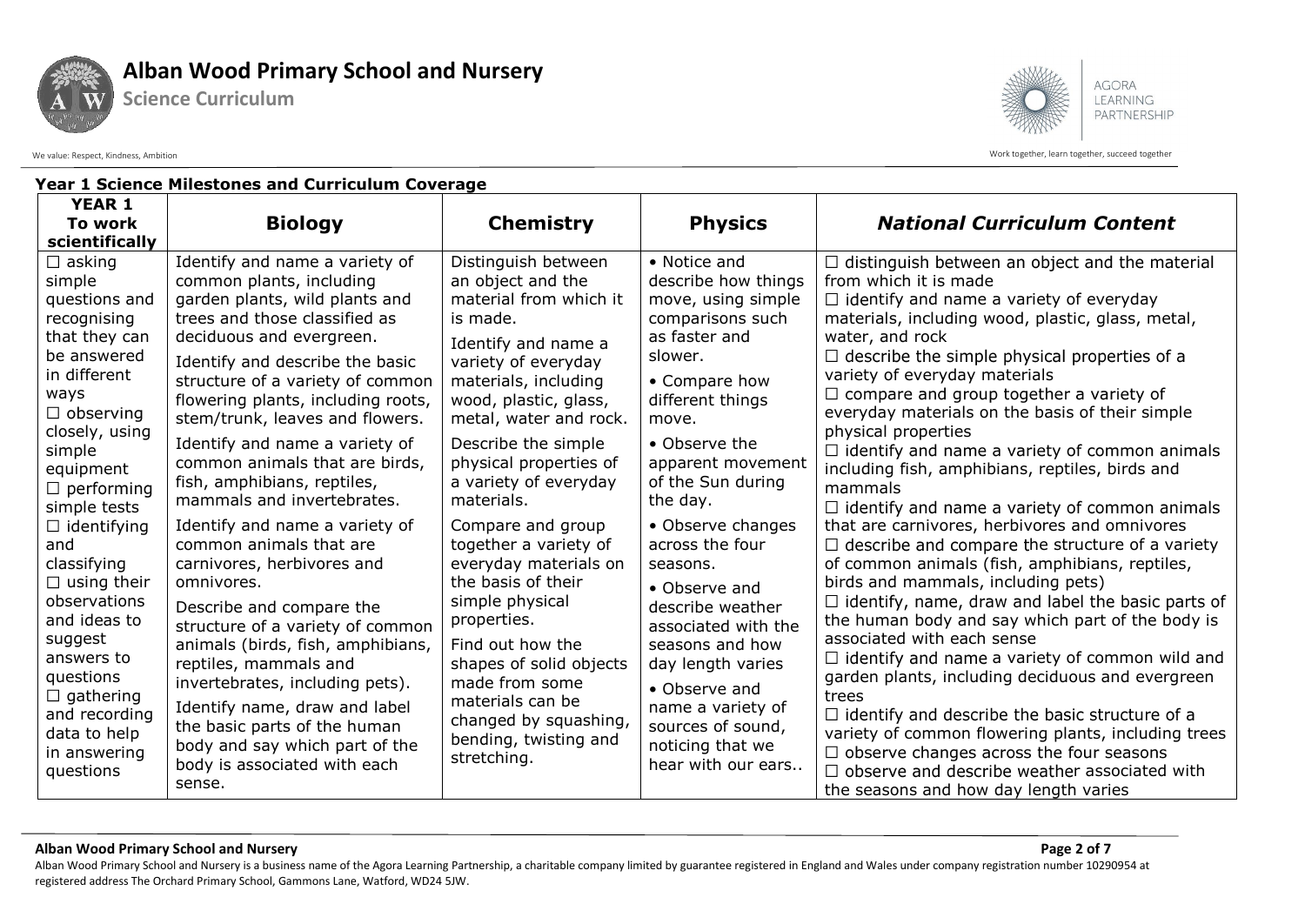

**Science Curriculum**



We value: Respect, Kindness, Ambition work together, learn together, learn together, learn together, learn together, learn together, learn together, succeed together

### **Year 2 Science Milestones and Curriculum Coverage**

| <b>YEAR 2 To</b>                                                                                                                                                                                                                                                                                                                                                                                                                      |                                                                                                                                                                                                                                                                                                                                                                                                                                                                                                                                                                                                                                                                                                                                                                                                                                                                                                                                                                                   |                                                                                                                                                                                       |                                                                                                                                  |                                                                                                                                                                                                                                                                                                                                                                                                                                                                                                                                                                                                                                                                                                                                                                                                                                                                                                                                                                                                                                                                                                                                                                                                                                                                                                                                                                                                                                                                                                                                                      |
|---------------------------------------------------------------------------------------------------------------------------------------------------------------------------------------------------------------------------------------------------------------------------------------------------------------------------------------------------------------------------------------------------------------------------------------|-----------------------------------------------------------------------------------------------------------------------------------------------------------------------------------------------------------------------------------------------------------------------------------------------------------------------------------------------------------------------------------------------------------------------------------------------------------------------------------------------------------------------------------------------------------------------------------------------------------------------------------------------------------------------------------------------------------------------------------------------------------------------------------------------------------------------------------------------------------------------------------------------------------------------------------------------------------------------------------|---------------------------------------------------------------------------------------------------------------------------------------------------------------------------------------|----------------------------------------------------------------------------------------------------------------------------------|------------------------------------------------------------------------------------------------------------------------------------------------------------------------------------------------------------------------------------------------------------------------------------------------------------------------------------------------------------------------------------------------------------------------------------------------------------------------------------------------------------------------------------------------------------------------------------------------------------------------------------------------------------------------------------------------------------------------------------------------------------------------------------------------------------------------------------------------------------------------------------------------------------------------------------------------------------------------------------------------------------------------------------------------------------------------------------------------------------------------------------------------------------------------------------------------------------------------------------------------------------------------------------------------------------------------------------------------------------------------------------------------------------------------------------------------------------------------------------------------------------------------------------------------------|
| work                                                                                                                                                                                                                                                                                                                                                                                                                                  | <b>Biology</b>                                                                                                                                                                                                                                                                                                                                                                                                                                                                                                                                                                                                                                                                                                                                                                                                                                                                                                                                                                    | <b>Chemistry</b>                                                                                                                                                                      | <b>Physics</b>                                                                                                                   | <b>National Curriculum Content</b>                                                                                                                                                                                                                                                                                                                                                                                                                                                                                                                                                                                                                                                                                                                                                                                                                                                                                                                                                                                                                                                                                                                                                                                                                                                                                                                                                                                                                                                                                                                   |
| scientifically                                                                                                                                                                                                                                                                                                                                                                                                                        |                                                                                                                                                                                                                                                                                                                                                                                                                                                                                                                                                                                                                                                                                                                                                                                                                                                                                                                                                                                   |                                                                                                                                                                                       |                                                                                                                                  |                                                                                                                                                                                                                                                                                                                                                                                                                                                                                                                                                                                                                                                                                                                                                                                                                                                                                                                                                                                                                                                                                                                                                                                                                                                                                                                                                                                                                                                                                                                                                      |
| $\Box$ asking<br>simple<br>questions and<br>recognising<br>that they can<br>be answered in<br>different ways<br>$\Box$ observing<br>closely, using<br>simple<br>equipment<br>$\Box$ performing<br>simple tests<br>$\Box$ identifying<br>and classifying<br>$\Box$ using their<br>observations<br>and ideas to<br>suggest<br>answers to<br>questions<br>$\Box$ gathering<br>and recording<br>data to help in<br>answering<br>questions | • Observe and describe how seeds and<br>bulbs grow into mature plants.<br>• Find out and describe how plants<br>need water, light and a suitable<br>temperature to grow and stay healthy.<br>• Notice that animals, including<br>humans, have offspring which grow<br>into adults.<br>• Investigate and describe the basic<br>needs of animals, including humans,<br>for survival (water, food and air).<br>• Describe the importance for humans<br>of exercise, eating the right amounts<br>of different types of food and hygiene.<br>• Explore and compare the differences<br>between things that are living, that are<br>dead and that have never been alive.<br>• Identify that most living things live in<br>habitats to which they are suited and<br>describe how different habitats provide<br>for the basic needs of different kinds of<br>animals and plants and how they<br>depend on each other.<br>• Identify how humans resemble their<br>parents in many features. | $\bullet$ Identify<br>and compare<br>the uses of a<br>variety of<br>everyday<br>materials,<br>including<br>wood, metal,<br>plastic, glass,<br>brick/rock,<br>and paper/<br>cardboard. | • Identify<br>common<br>appliances<br>that run on<br>electricity.<br>• Construct<br>a simple<br>series<br>electrical<br>circuit. | $\Box$ explore and compare the differences between things that are<br>living, dead, and things that have never been alive<br>$\Box$ identify that most living things live in habitats to which they<br>are suited and describe how different habitats provide<br>for the basic needs of different kinds of animals and plants, and<br>how they depend on each other<br>$\Box$ identify and name a variety of plants and animals in their<br>habitats, including micro-habitats<br>$\Box$ describe how animals obtain their food from plants and other<br>animals, using the idea of a simple food chain, and<br>identify and name different sources of food<br>$\Box$ notice that animals, including humans, have offspring which<br>grow into adults<br>$\Box$ find out about and describe the basic needs of animals,<br>including humans, for survival (water, food and air)<br>$\Box$ describe the importance for humans of exercise, eating the<br>right amounts of different types of food, and hygiene<br>$\Box$ identify and compare the suitability of a variety of everyday<br>materials, including wood, metal, plastic, glass, brick, rock,<br>paper and cardboard for particular uses<br>$\Box$ find out how the shapes of solid objects made from some<br>materials can be changed by squashing, bending, twisting and<br>stretching<br>$\Box$ observe and describe how seeds and bulbs grow into mature<br>plants<br>$\Box$ find out and describe how plants need water, light and a<br>suitable temperature to grow and stay healthy |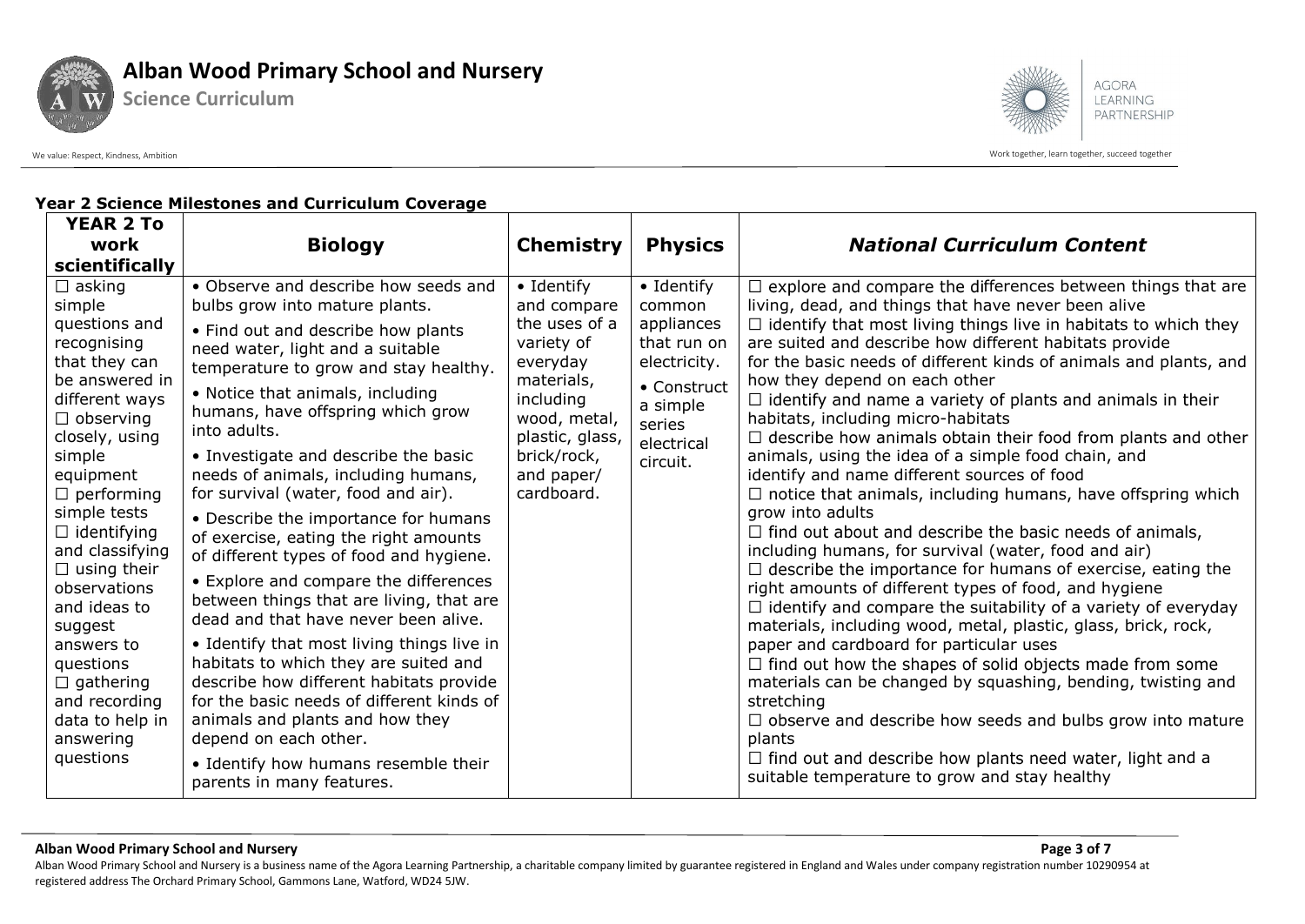

**Science Curriculum**



We value: Respect, Kindness, Ambition work together, learn together, learn together, learn together, learn together, learn together, learn together, succeed together

## **Year 3 Science Milestones and Curriculum Coverage**

| <b>YEAR 3 To work</b><br>scientifically                                                                                                                                                                                                                                                                                                                                                                                                                                                                                                                                                                                                                                                                                                                                                                                                                                                                                                                                                                                                                                                                                                                                                                                 | <b>Biology</b>                                                                                                                                                                                                                                                                                                                                                                                                                                                                                                                                                                                                                                                                                                                                                                                                                                                       | <b>Chemistry</b>                                                                                                                                                                                                                                                                                                                                                                           | <b>Physics</b>                                                                                                                                                                                                                                                                                                                                                                                                                                                                                                                                                                                                                                                                                                                                                                                                                                                                                                                                      | <b>National Curriculum Content</b>                                                                                                                                                                                                                                                                                                                                                                                                                                                                                                                                                                                                                                                                                                                                                                                                                                                                                                                                                                                                                                                                                                                                                                                                                                                                                                                                                                                                                                                                                                                                                                                                                                                                                                                                                                                                                                                                                                                                                                                                                                                                                                                                                                                                                          |
|-------------------------------------------------------------------------------------------------------------------------------------------------------------------------------------------------------------------------------------------------------------------------------------------------------------------------------------------------------------------------------------------------------------------------------------------------------------------------------------------------------------------------------------------------------------------------------------------------------------------------------------------------------------------------------------------------------------------------------------------------------------------------------------------------------------------------------------------------------------------------------------------------------------------------------------------------------------------------------------------------------------------------------------------------------------------------------------------------------------------------------------------------------------------------------------------------------------------------|----------------------------------------------------------------------------------------------------------------------------------------------------------------------------------------------------------------------------------------------------------------------------------------------------------------------------------------------------------------------------------------------------------------------------------------------------------------------------------------------------------------------------------------------------------------------------------------------------------------------------------------------------------------------------------------------------------------------------------------------------------------------------------------------------------------------------------------------------------------------|--------------------------------------------------------------------------------------------------------------------------------------------------------------------------------------------------------------------------------------------------------------------------------------------------------------------------------------------------------------------------------------------|-----------------------------------------------------------------------------------------------------------------------------------------------------------------------------------------------------------------------------------------------------------------------------------------------------------------------------------------------------------------------------------------------------------------------------------------------------------------------------------------------------------------------------------------------------------------------------------------------------------------------------------------------------------------------------------------------------------------------------------------------------------------------------------------------------------------------------------------------------------------------------------------------------------------------------------------------------|-------------------------------------------------------------------------------------------------------------------------------------------------------------------------------------------------------------------------------------------------------------------------------------------------------------------------------------------------------------------------------------------------------------------------------------------------------------------------------------------------------------------------------------------------------------------------------------------------------------------------------------------------------------------------------------------------------------------------------------------------------------------------------------------------------------------------------------------------------------------------------------------------------------------------------------------------------------------------------------------------------------------------------------------------------------------------------------------------------------------------------------------------------------------------------------------------------------------------------------------------------------------------------------------------------------------------------------------------------------------------------------------------------------------------------------------------------------------------------------------------------------------------------------------------------------------------------------------------------------------------------------------------------------------------------------------------------------------------------------------------------------------------------------------------------------------------------------------------------------------------------------------------------------------------------------------------------------------------------------------------------------------------------------------------------------------------------------------------------------------------------------------------------------------------------------------------------------------------------------------------------------|
| $\Box$ asking relevant questions and<br>using different types of scientific<br>enquiries to answer them<br>$\Box$ setting up simple practical<br>enquiries, comparative and fair<br>tests<br>$\Box$ making systematic and careful<br>observations and, where<br>appropriate, taking accurate<br>measurements using standard<br>units, using a range of equipment,<br>including thermometers and data<br>loggers<br>$\Box$ gathering, recording, classifying<br>and presenting data in a variety of<br>ways to help in answering<br>questions<br>$\Box$ recording findings using simple<br>scientific language, drawings,<br>labelled diagrams, keys, bar charts,<br>and tables<br>$\Box$ reporting on findings from<br>enquiries, including oral and written<br>explanations, displays or<br>presentations of results and<br>conclusions<br>$\Box$ using results to draw simple<br>conclusions, make predictions for<br>new values, suggest improvements<br>and raise further questions<br>$\Box$ identifying differences,<br>similarities or changes related to<br>simple scientific ideas and<br>processes<br>$\Box$ using straightforward scientific<br>evidence to answer questions or to<br>support their findings | • Identify and describe<br>the functions of different<br>parts of flowering plants:<br>roots, stem, leaves and<br>flowers.<br>• Explore the<br>requirements of plants<br>for life and growth (air,<br>light, water, nutrients<br>from soil, and room to<br>grow) and how they vary<br>from plant to plant.<br>• Investigate the way in<br>which water is<br>transported within<br>plants.<br>• Explore the role of<br>flowers in the life cycle<br>of flowering plants,<br>including pollination,<br>seed formation and seed<br>dispersal.<br>• Identify that animals,<br>including humans, need<br>the right types and<br>amounts of nutrition, that<br>they cannot make their<br>own food and they get<br>nutrition from what they<br>eat.<br>• Identify that humans<br>and some animals have<br>skeletons and muscles<br>for support, protection<br>and movement. | • Compare and<br>group together<br>different kinds of<br>rocks on the basis<br>of their simple,<br>physical<br>properties.<br>• Relate the<br>simple physical<br>properties of<br>some rocks to<br>their formation<br>(igneous or<br>sedimentary).<br>• Describe in<br>simple terms how<br>fossils are formed<br>when things that<br>have lived are<br>trapped within<br>sedimentary rock. | • Notice that some forces<br>need contact between two<br>objects and some forces act at<br>a distance.<br>• Observe how magnets<br>attract or repel each other<br>and attract some materials<br>and not others.<br>• Compare and group<br>together a variety of everyday<br>materials on the basis of<br>whether they are attracted to<br>a magnet and identify some<br>magnetic materials.<br>• Describe magnets as having<br>two poles.<br>• Predict whether two<br>magnets will attract or repel<br>each other, depending on<br>which poles are facing.<br>• Observe and name a variety<br>of sources of light, including<br>electric lights, flames and the<br>Sun, explaining that we see<br>things because light travels<br>from them to our eyes.<br>• Notice that light is reflected<br>from surfaces.<br>• Associate shadows with a<br>light source being blocked by<br>something; find patterns that<br>determine the size of<br>shadows. | $\Box$ compare how things move on different surfaces<br>$\Box$ notice that some forces need contact between two objects, but<br>magnetic forces can act at a distance<br>$\Box$ observe how magnets attract or repel each other and attract some<br>materials and not others<br>$\Box$ compare and group together a variety of everyday materials on<br>the basis of whether they are attracted to a magnet, and identify<br>some magnetic materials<br>$\Box$ describe magnets as having two poles<br>$\Box$ predict whether two magnets will attract or repel each other,<br>depending on which poles are facing<br>$\Box$ identify and describe the functions of different parts of flowering<br>plants: roots, stem/trunk, leaves and flowers<br>$\Box$ explore the requirements of plants for life and growth (air, light,<br>water, nutrients from soil, and room to grow) and how they vary<br>from plant to plant<br>$\Box$ investigate the way in which water is transported within plants<br>$\Box$ explore the part that flowers play in the life cycle of flowering<br>plants, including pollination, seed formation and seed dispersal<br>$\Box$ recognise that they need light in order to see things and that dark<br>is the absence of light<br>$\Box$ notice that light is reflected from surfaces<br>$\Box$ recognise that light from the sun can be dangerous and that there<br>are ways to protect their eyes<br>$\Box$ recognise that shadows are formed when the light from a light<br>source is blocked by a solid object<br>$\Box$ find patterns in the way that the size of shadows change<br>$\Box$ compare and group together different kinds of rocks on the basis<br>of their appearance and simple physical properties<br>$\Box$ describe in simple terms how fossils are formed when things that<br>have lived are trapped within rock<br>$\Box$ recognise that soils are made from rocks and organic matter<br>$\Box$ identify that animals, including humans, need the right types and<br>amount of nutrition, and that they cannot make their own food; they<br>get nutrition from what they eat<br>$\Box$ identify that humans and some other animals have skeletons and<br>muscles for support, protection and movement |

#### **Alban Wood Primary School and Nursery Page 4 of 7**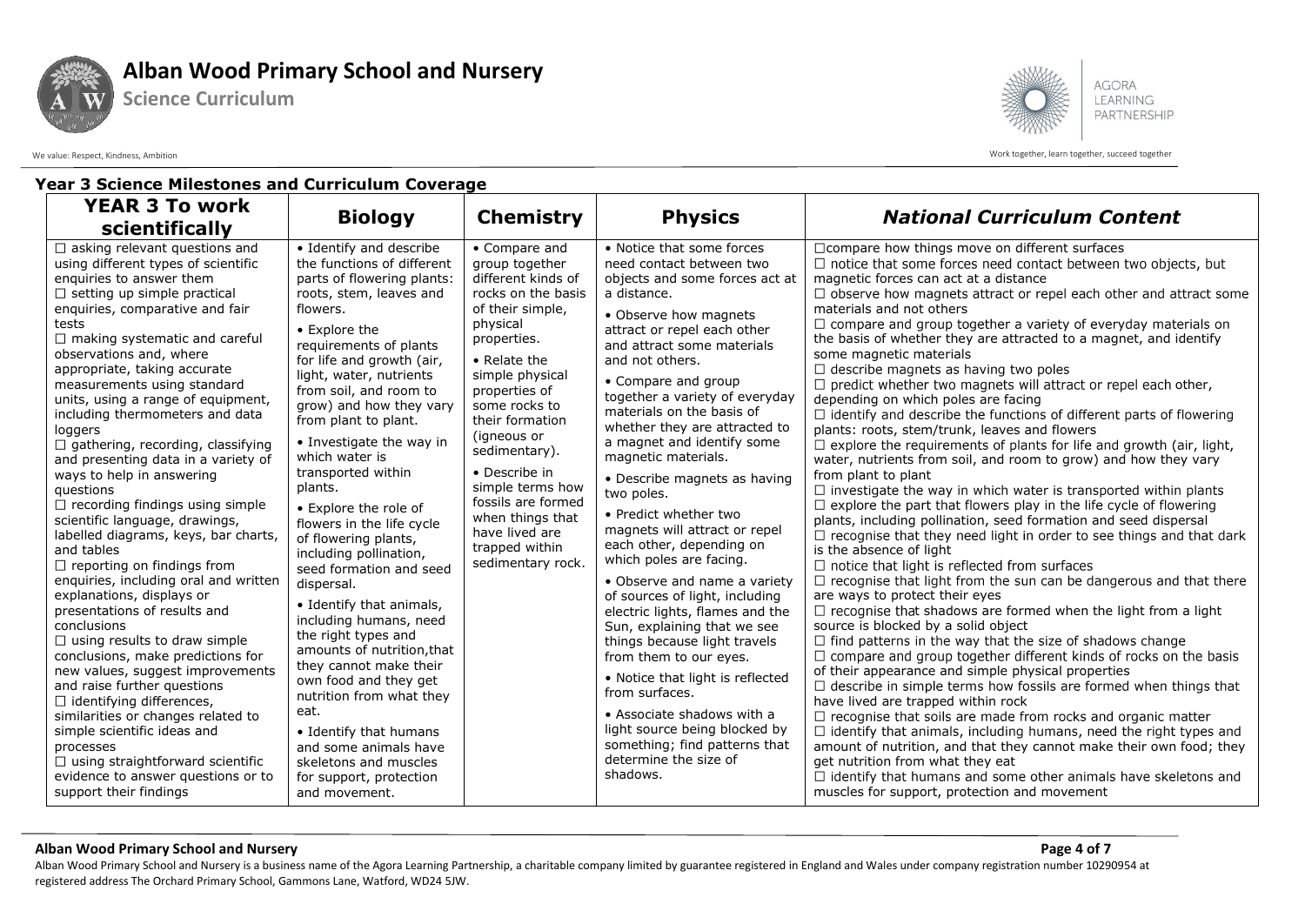

**Science Curriculum**



We value: Respect, Kindness, Ambition work together, learn together, learn together, learn together, learn together, learn together, learn together, succeed together

### **Year 4 Science Milestones and Curriculum Coverage**

| <b>YEAR 4 To work</b>                                            | <b>Biology</b>                    | <b>Chemistry</b>                 | <b>Physics</b>                                           | <b>National Curriculum Content</b>                                                  |
|------------------------------------------------------------------|-----------------------------------|----------------------------------|----------------------------------------------------------|-------------------------------------------------------------------------------------|
| scientifically                                                   |                                   |                                  |                                                          |                                                                                     |
| $\Box$ asking relevant questions and                             | • Describe the ways               | • Compare and group              | • Identify how sounds are                                | $\Box$ describe the simple functions of the basic parts of the digestive system     |
| using different types of scientific                              | in which nutrients                | materials together,              | made, associating some of                                | in humans                                                                           |
| enquiries to answer them                                         | and water are                     | according to whether             | them with something                                      | $\Box$ identify the different types of teeth in humans and their simple             |
| $\Box$ setting up simple practical                               | transported within                | they are solids,                 | vibrating.                                               | functions                                                                           |
| enquiries, comparative and fair                                  | animals, including                | liquids or gases.                | • Recognise that sounds get                              | $\Box$ compare and group materials together, according to whether they are          |
| tests                                                            | humans.                           | • Observe that some              | fainter as the distance from                             | solids, liquids or gases                                                            |
| $\Box$ making systematic and careful                             | • Describe the simple             | materials change                 | the sound's source                                       | $\Box$ observe that some materials change state when they are heated or             |
| observations and, where                                          | functions of the basic            | state when they are              | increases.                                               | cooled, and measure or research the temperature at which this happens               |
| appropriate, taking accurate                                     | parts of the digestive            | heated or cooled, and            | • Find patterns between the                              | in degrees Celsius (°C)                                                             |
| measurements using standard                                      | system in humans.                 | measure the                      | pitch of a sound and                                     | $\Box$ identify the part played by evaporation and condensation in the water        |
| units, using a range of equipment,                               | • Identify the                    | temperature at which             | features of the object that                              | cycle and associate the rate of evaporation with temperature                        |
| including thermometers and data                                  | different types of                | this happens in                  | produced it.                                             | $\Box$ identify how sounds are made, associating some of them with                  |
| loggers                                                          | teeth in humans and               | degrees Celsius (°C),            | • Find patterns between the<br>volume of a sound and the | something vibrating                                                                 |
| $\Box$ gathering, recording, classifying                         | their simple                      | building on their<br>teaching in | strength of the vibrations                               | $\Box$ recognise that vibrations from sounds travel through a medium to the         |
| and presenting data in a variety of<br>ways to help in answering | functions.<br>• Identify and name | mathematics.                     | that produced it.                                        | ear<br>$\Box$ find patterns between the pitch of a sound and features of the object |
| questions                                                        | a variety of living               | • Identify the part              | • Identify whether or not a                              | that produced it                                                                    |
| $\Box$ recording findings using simple                           | things (plants and                | played by                        | lamp will light in a simple                              | $\Box$ find patterns between the volume of a sound and the strength of the          |
| scientific language, drawings,                                   | animals) in the local             | evaporation and                  | series circuit based on                                  | vibrations that produced it                                                         |
| labelled diagrams, keys, bar charts,                             | and wider                         | condensation in the              | whether or not the lamp is                               | $\Box$ recognise that sounds get fainter as the distance from the sound             |
| and tables                                                       | environment, using                | water cycle and                  | part of a complete loop with                             | source increases                                                                    |
| $\Box$ reporting on findings from                                | classification keys to            | associate the rate of            | a battery.                                               | $\Box$ identify common appliances that run on electricity                           |
| enquiries, including oral and written                            | assign them to                    | evaporation with                 | • Recognise that a switch                                | $\Box$ construct a simple series electrical circuit, identifying and naming its     |
| explanations, displays or                                        | groups.                           | temperature.                     | opens and closes a circuit                               | basic parts, including cells, wires, bulbs, switches and buzzers                    |
| presentations of results and                                     | • Give reasons for                |                                  | and associate this with                                  | $\Box$ identify whether or not a lamp will light in a simple series circuit, based  |
| conclusions                                                      | classifying plants and            |                                  | whether or not a lamp lights                             | on whether or not the lamp is part of a complete loop with a battery                |
| $\Box$ using results to draw simple                              | animals based on                  |                                  | in a simple series circuit.                              | $\Box$ recognise that a switch opens and closes a circuit and associate this        |
| conclusions, make predictions for                                | specific                          |                                  | • Recognise some common                                  | with whether or not a lamp lights in a simple series circuit                        |
| new values, suggest improvements                                 | characteristics.                  |                                  | conductors and insulators                                | $\Box$ recognise some common conductors and insulators, and associate               |
| and raise further questions                                      | • Recognise that                  |                                  | and associate metals with                                | metals with being good conductors                                                   |
| $\Box$ identifying differences,                                  | environments are                  |                                  | being good conductors.                                   | $\Box$ recognise that living things can be grouped in a variety of ways             |
| similarities or changes related to                               | constantly changing               |                                  |                                                          | $\Box$ explore and use classification keys to help group, identify and name a       |
| simple scientific ideas and                                      | and that this can                 |                                  |                                                          | variety of living things in their local and wider environment                       |
| processes                                                        | sometimes pose                    |                                  |                                                          | $\Box$ recognise that environments can change and that this can sometimes           |
| $\Box$ using straightforward scientific                          | dangers to specific               |                                  |                                                          | pose dangers to living things                                                       |
| evidence to answer questions or to                               | habitats.                         |                                  |                                                          | $\Box$ construct and interpret a variety of food chains, identifying producers,     |
| support their findings<br>---<br>.                               | .<br>$\overline{\phantom{a}}$     |                                  |                                                          | predators and prey                                                                  |

**Year 5 Science Milestones and Curriculum Coverage** 

#### **Alban Wood Primary School and Nursery Page 5 of 7**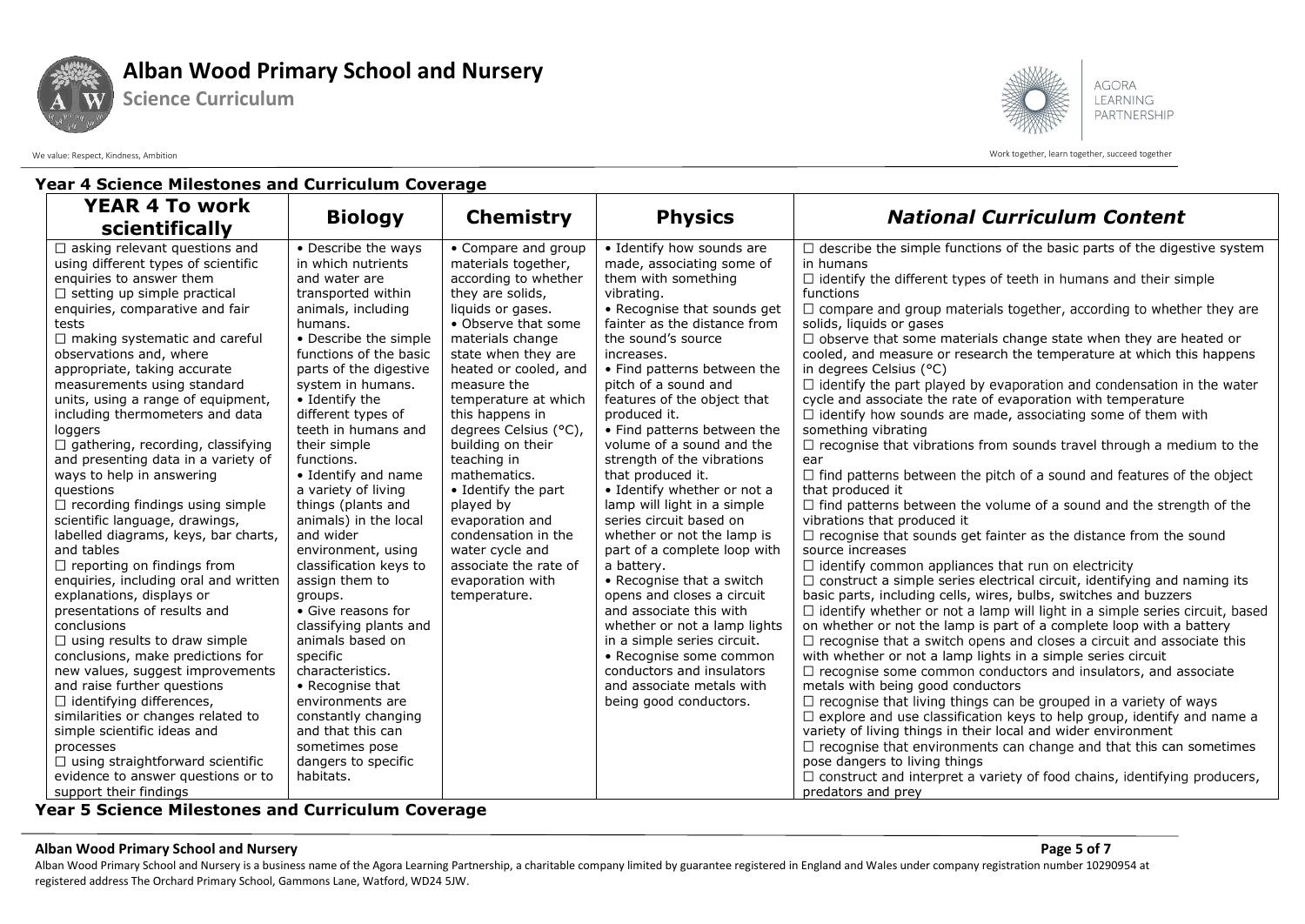

**Science Curriculum**

**AGORA** LEARNING PARTNERSHIP

We value: Respect, Kindness, Ambition work together, learn together, learn together, learn together, learn together, learn together, learn together, succeed together

| <b>YEAR 5 To work</b><br>scientifically                                                                                                                                                                                                                                                                                                                                                                                                                                                                                                                                                                                                                                                                                                                                                                                                                                                                                                                                                                | <b>Biology</b>                                                                                                                                                                                                                                                                                                                                                                                                                                                                                                      | <b>Chemistry</b>                                                                                                                                                                                                                                                                                                                                                                                                                                                                                                                                                                                                                                                                                                                                                                                                                                                                                                                                                                                                                                                     | <b>Physics</b>                                                                                                                                                                                                                                                                                                                                                                                                                                                                                                                                                                                                                                                                                                                                                                                                                                                          | <b>National Curriculum Content</b>                                                                                                                                                                                                                                                                                                                                                                                                                                                                                                                                                                                                                                                                                                                                                                                                                                                                                                                                                                                                                                                                                                                                                                                                                                                                                                                                                                                                                                                                                                                                                                                                                                                                                                                                                                                                                                                                                                                                                                                           |
|--------------------------------------------------------------------------------------------------------------------------------------------------------------------------------------------------------------------------------------------------------------------------------------------------------------------------------------------------------------------------------------------------------------------------------------------------------------------------------------------------------------------------------------------------------------------------------------------------------------------------------------------------------------------------------------------------------------------------------------------------------------------------------------------------------------------------------------------------------------------------------------------------------------------------------------------------------------------------------------------------------|---------------------------------------------------------------------------------------------------------------------------------------------------------------------------------------------------------------------------------------------------------------------------------------------------------------------------------------------------------------------------------------------------------------------------------------------------------------------------------------------------------------------|----------------------------------------------------------------------------------------------------------------------------------------------------------------------------------------------------------------------------------------------------------------------------------------------------------------------------------------------------------------------------------------------------------------------------------------------------------------------------------------------------------------------------------------------------------------------------------------------------------------------------------------------------------------------------------------------------------------------------------------------------------------------------------------------------------------------------------------------------------------------------------------------------------------------------------------------------------------------------------------------------------------------------------------------------------------------|-------------------------------------------------------------------------------------------------------------------------------------------------------------------------------------------------------------------------------------------------------------------------------------------------------------------------------------------------------------------------------------------------------------------------------------------------------------------------------------------------------------------------------------------------------------------------------------------------------------------------------------------------------------------------------------------------------------------------------------------------------------------------------------------------------------------------------------------------------------------------|------------------------------------------------------------------------------------------------------------------------------------------------------------------------------------------------------------------------------------------------------------------------------------------------------------------------------------------------------------------------------------------------------------------------------------------------------------------------------------------------------------------------------------------------------------------------------------------------------------------------------------------------------------------------------------------------------------------------------------------------------------------------------------------------------------------------------------------------------------------------------------------------------------------------------------------------------------------------------------------------------------------------------------------------------------------------------------------------------------------------------------------------------------------------------------------------------------------------------------------------------------------------------------------------------------------------------------------------------------------------------------------------------------------------------------------------------------------------------------------------------------------------------------------------------------------------------------------------------------------------------------------------------------------------------------------------------------------------------------------------------------------------------------------------------------------------------------------------------------------------------------------------------------------------------------------------------------------------------------------------------------------------------|
| $\Box$ planning different types<br>of scientific enquiries to<br>answer questions,<br>including recognising and<br>controlling variables where<br>necessary<br>$\Box$ taking measurements,<br>using a range of scientific<br>equipment, with increasing<br>accuracy and precision,<br>taking repeat readings<br>when appropriate<br>$\Box$ recording data and<br>results of increasing<br>complexity using scientific<br>diagrams and labels,<br>classification keys, tables,<br>scatter graphs, bar and<br>line graphs<br>$\Box$ using test results to<br>make predictions to set up<br>further comparative and<br>fair tests<br>$\Box$ reporting and<br>presenting findings from<br>enquiries, including<br>conclusions, causal<br>relationships and<br>explanations of and degree<br>of trust in results, in oral<br>and written forms such as<br>displays and other<br>presentations<br>$\Box$ identifying scientific<br>evidence that has been<br>used to support or refute<br>ideas or arguments | Describe the life<br>cycles common<br>to a variety of<br>animals,<br>including humans<br>(birth, growth,<br>development,<br>reproduction,<br>death), and to a<br>variety of plants<br>(growth,<br>reproduction and<br>death).<br>Describe the life<br>process of<br>reproduction in<br>some plants and<br>animals.<br>• Describe the<br>changes as<br>humans develop<br>from birth to old<br>age.<br>• Recognise the<br>impact of diet,<br>exercise, drugs<br>and lifestyle on<br>the way human<br>bodies function. | • Compare and group together<br>everyday materials based on<br>evidence from comparative and<br>fair tests, including their hardness,<br>solubility, conductivity (electrical<br>and thermal), and response to<br>magnets.<br>• Understand how some materials<br>will dissolve in liquid to form a<br>solution and describe how to<br>recover a substance from a<br>solution.<br>• Use knowledge of solids, liquids<br>and gases to decide how mixtures<br>might be separated, including<br>through filtering, sieving and<br>evaporating.<br>• Give reasons, based on evidence<br>from comparative and fair tests,<br>for the particular uses of everyday<br>materials, including metals, wood<br>and plastic.<br>• Demonstrate that dissolving,<br>mixing and changes of state are<br>reversible changes.<br>• Explain that some changes result<br>in the formation of new materials,<br>and that this kind of change is not<br>usually reversible, including<br>changes associated with burning,<br>oxidisation and the action of acid<br>on bicarbonate of soda. | • Explain that unsupported<br>objects fall towards the Earth<br>because of the force of gravity<br>acting between the Earth and<br>the falling object.<br>• Identify the effect of drag<br>forces, such as air resistance,<br>water resistance and friction<br>that act between moving<br>surfaces.<br>• Describe, in terms of drag<br>forces, why moving objects<br>that are not driven tend to slow<br>down.<br>• Understand that force and<br>motion can be transferred<br>through mechanical devices<br>such as gears, pulleys, levers<br>and springs.<br>Describe the movement of the<br>Earth relative to the Sun in the<br>solar system.<br>• Describe the movement of<br>the Moon relative to the Earth.<br>Describe the Sun, Earth and<br>Moon as approximately<br>spherical bodies.<br>• Use the idea of the Earth's<br>rotation to explain day and<br>night. | $\Box$ describe the differences in the life cycles of a mammal,<br>an amphibian, an insect and a bird<br>$\Box$ describe the life process of reproduction in some plants<br>and animals<br>$\Box$ describe the changes as humans develop to old age<br>$\Box$ explain that unsupported objects fall towards the Earth<br>because of the force of gravity acting between the Earth<br>and the falling object<br>$\Box$ identify the effects of air resistance, water resistance and<br>friction, that act between moving surfaces<br>$\Box$ recognise that some mechanisms, including levers,<br>pulleys and gears, allow<br>• compare and group together everyday materials on the<br>basis of their properties, including their hardness, solubility,<br>transparency, conductivity (electrical and thermal), and<br>response to magnets<br>• know that some materials will dissolve in liquid to form a<br>solution, and describe how to recover a substance from a<br>solution<br>• use knowledge of solids, liquids and gases to decide how<br>mixtures might be separated, including through filtering,<br>sieving and evaporating<br>· give reasons, based on evidence from comparative and<br>fair tests, for the particular uses of everyday materials,<br>including metals, wood and plastic<br>• demonstrate that dissolving, mixing and changes of state<br>are reversible changes<br>• explain that some changes result in the formation of new<br>materials, and that this kind of change is not usually<br>reversible, including changes associated with burning and<br>the action of acid on bicarbonate of soda<br>$\Box$ describe the movement of the Earth, and other planets,<br>relative to the Sun in the solar system<br>$\Box$ describe the movement of the Moon relative to the Earth<br>$\Box$ describe the Sun, Earth and Moon as approximately<br>spherical bodies<br>$\Box$ use the idea of the Earth's rotation to explain day and<br>night and the apparent movement of the sun across the sky |

**Year 6 Science Milestones and Curriculum Coverage** 

#### **Alban Wood Primary School and Nursery Page 6 of 7**